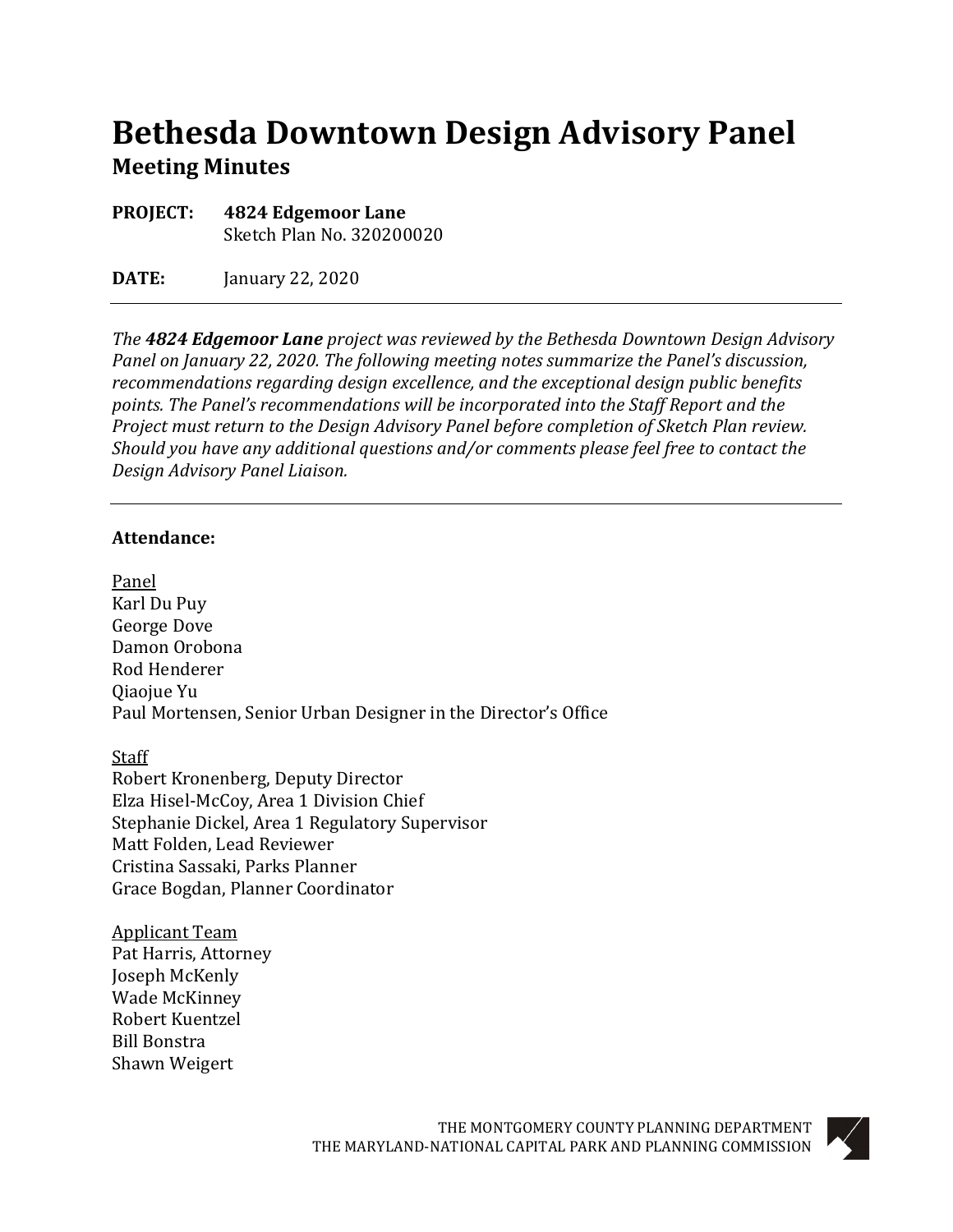Members of the Public Amanda Farber MG Diamond Bonnie Sherman Neil Goldstein Nancy Haulik Richard Haulik Penny Dash

#### **Discussion Points:**

General Comments

- The massing has improved, however it totally defies the Design Guidelines, which should be overcome with design excellence. The refinement of the materials is going to be very important and we cannot determine that at this sketch plan stage.
	- *Applicant Response: We can continue to show you images of what we can achieve through articulation*
- The elevations have improved, understanding it is a very difficult and small site.
- Appreciate the diagrams showing strong Design Guidelines conformance and the difficulties related to full conformance. Location-wise, it is a good site to develop due to location near metro.
- What is the island you are showing in the drawing along Woodmont Avenue?
	- *Applicant Response: DOT and the Sector Plan recommend a two-way separated bike lane along Woodmont Avenue so the drawing is reflecting that median that is part of the facility.*
- Being so close to the metro have you considered further reducing parking?
	- *Applicant Response: We have looked into that as well as working with the nearby County garage but being a condo project, the economics are driving the number of spaces.*
- Your precedents are lovely but they don't really show many brick buildings like you propose.
	- *Applicant Response: There are a handful of brick precedents and others showing terracotta which is becoming more similar to brick buildings and harder to differentiate.*
- What is the grade change?
	- *Applicant Response: From west to the east is about a 6-feet drop from the southeast to the north east corner, not sure how much from the full extent.*
- What's the proposed building separation to the south?
	- *29 feet from the building and directly on the property line.*

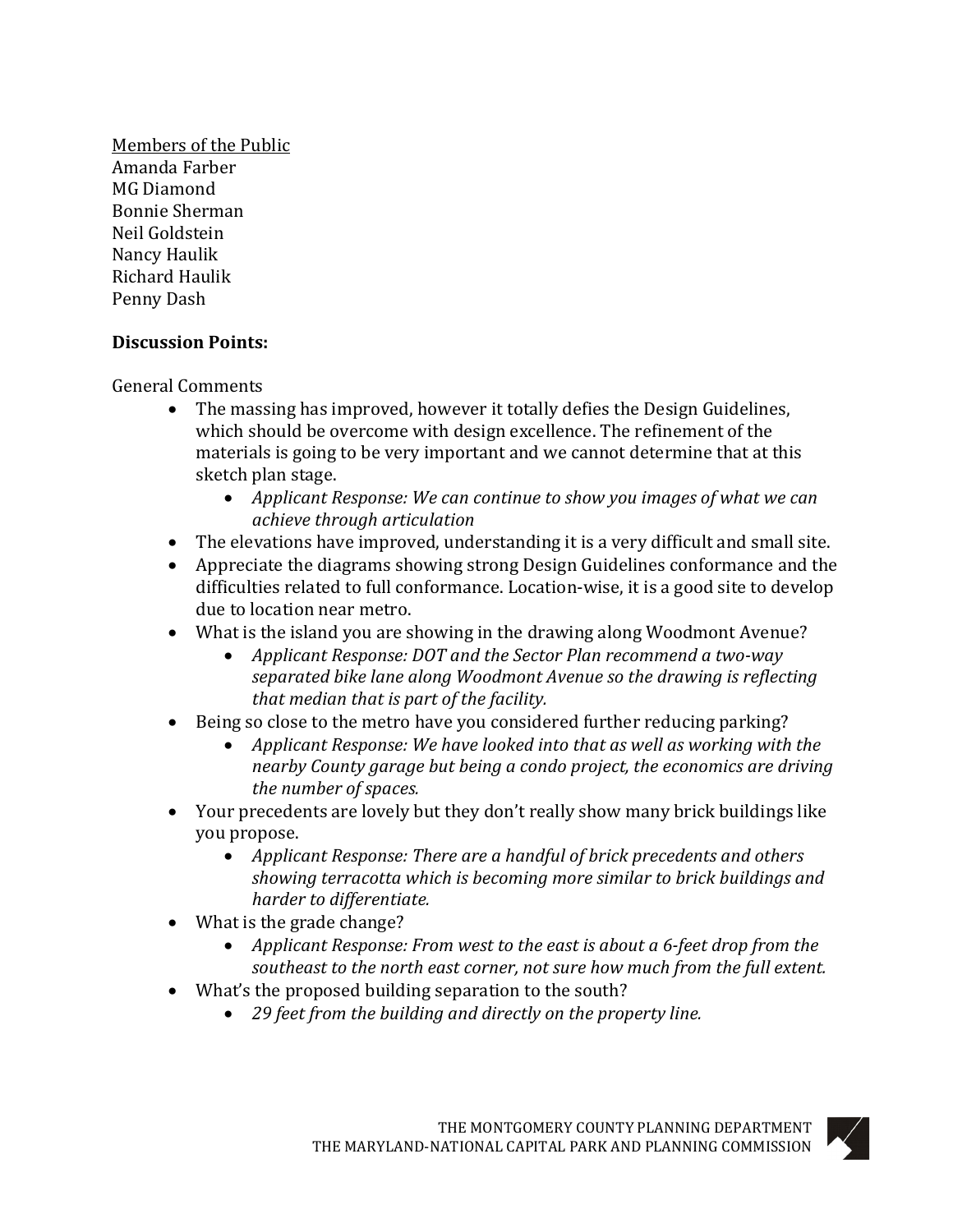Overall Design

- Given the size of the site, the grey brick grid feels like one move too many. Perhaps the curve is the move of the building and the use of the windows and balconies and alternating floor treatment can simplify the feel of the façade while marrying the front/back and addressing the tower separation. It doesn't seem the framing is highlighting anything important and not sure of the purpose. Some members disagreed on the grid and felt it added to the aesthetic quality.
	- *Applicant Response: We like the flat façade at that part of the building as it works with the function of the building.*
- Perhaps keep the grid but lower the height and simplify the materials.

South Façade and Separation from Chase Condominiums

- It is clear from the several comments received that the building separation from this site and the building to the south (the Chase) is the primary issue. Ideally it would be an addition to the Chase but that isn't possible. The two southern units facing the Chase, what if you setback those units significantly back on the upper floors so you had some articulation to the south, break up the massing of the 120' wall and begins to suggest you do have tower separation above the podium.
	- *Applicant Response: Could we address it a different way with window conditions or material articulation? With a steel structure it may pose internal challenges, from a stacking standpoint. We are already pushing it with 12 stories with light gauge steel. If we did push it back, am concerned Chase residents wouldn't want the new residents looking in on them. Also, with the south side, balconies on that side being the south façade will be mostly shaded.*
- What size are those units?
	- *Applicant Response: They are one bedroom and dens, about 800 square feet.*
- How about a curve along the south façade? That would allow the unit size to remain and provide a separation. Something beyond façade materials needs to be incorporated.
	- *Applicant Response: Respectfully, it is not the location to make a strong move like a curve*
- Do we have a plan of the Chase units?
	- *Applicant Response: The units are facing north towards this site with balconies. Both buildings are 120 feet.*
- Is there a way to make up some area that you'd lose with incorporating a notch?
	- *Applicant Response: The notch is required for fire regulations, those windows are at risk.*
- Unsure what setback would be appropriate but Woodmont Avenue is a Downtown mixed-use street up to 70 feet base height, if that could be carried around and step back 10 feet on the Chase side, it would give a nod to the Design Guidelines. What can we do to address this key issue, there is a reasonable

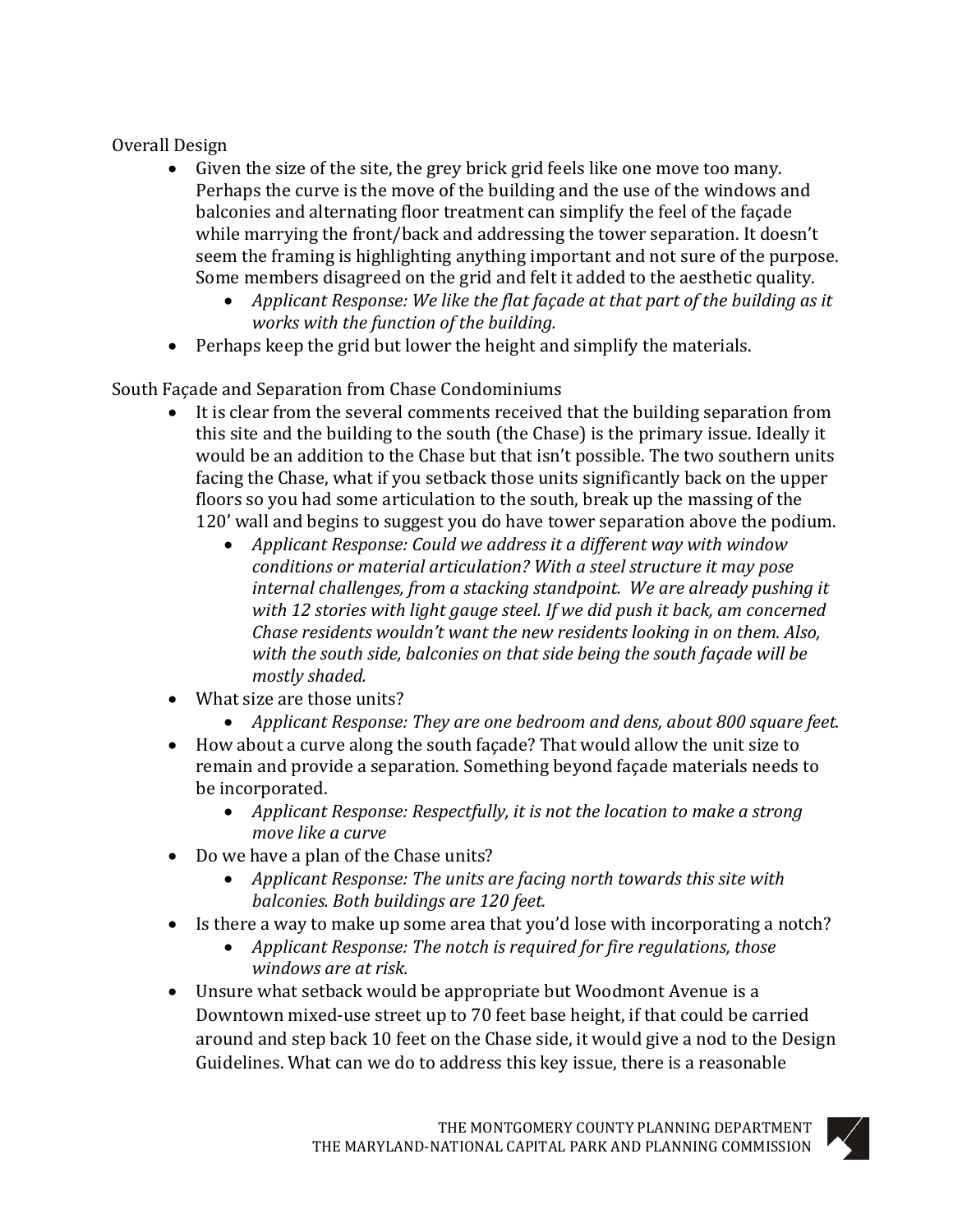compromise but what was shown today is not the answer and did not make any meaningful moves towards that primary concern.

- Could you consider a stepback on the top floors?
	- *Applicant Response: Perhaps we could break up the difference of the setback by doing it on both facades?*

## Corner Design

- Corner image, concerned about the white brick piers coming down onto a big glass opening, they seem disconnected and am not convinced by the design. To the right and left there is resolution but the main entrance at the corner does not work. Continuity is needed between the light and beige and grid levels.
	- *Applicant Response: We do want to open up the corner and we hear you, we can work on grounding that.*

# **Public Comments**

Ms. Penny Dash, Chase on behalf of Board of Directors Committee

- Setbacks: Chase wants as much of a setback as possible, articulation will not be sufficient to them.
- Southern wall will be very important and viewed often from users of the metro.
- West wall should also be setback, important views from Edgemoor.
- Project should minimize conflicts between bike/ped/vehicle, it is a very busy street and needs a larger setback than 15 feet on Woodmont Avenue given the loading and bike lanes.

Mr. Diamond, President of Chase Condominiums

- Every unit of the Chase building has balconies on every façade. The renderings show a new development next to a blank wall which is not accurate.
- To the south of Chase is the Edgemoor Condominium built after the Chase and Edgemoor provided a large setback from the property line as well. That setback is comfortable, and serves as precedent.
- We are not saying no development, just a reasonable setback that was discussed here today. It shouldn't come down to economically viable, it should be the right type of development.

# **Panel Recommendations:**

The following recommendations should be incorporated into the Project and return to the Design Advisory Panel before Sketch Plan approval for further discussion:

- Tower separation is a big concern and do not feel comfortable moving the Project forward with the massing as proposed at this time.
- Incorporate a setback on south façade upper floors to increase tower separation beyond material articulation.
- Come back on February 26<sup>th</sup> to discuss massing on the south side.

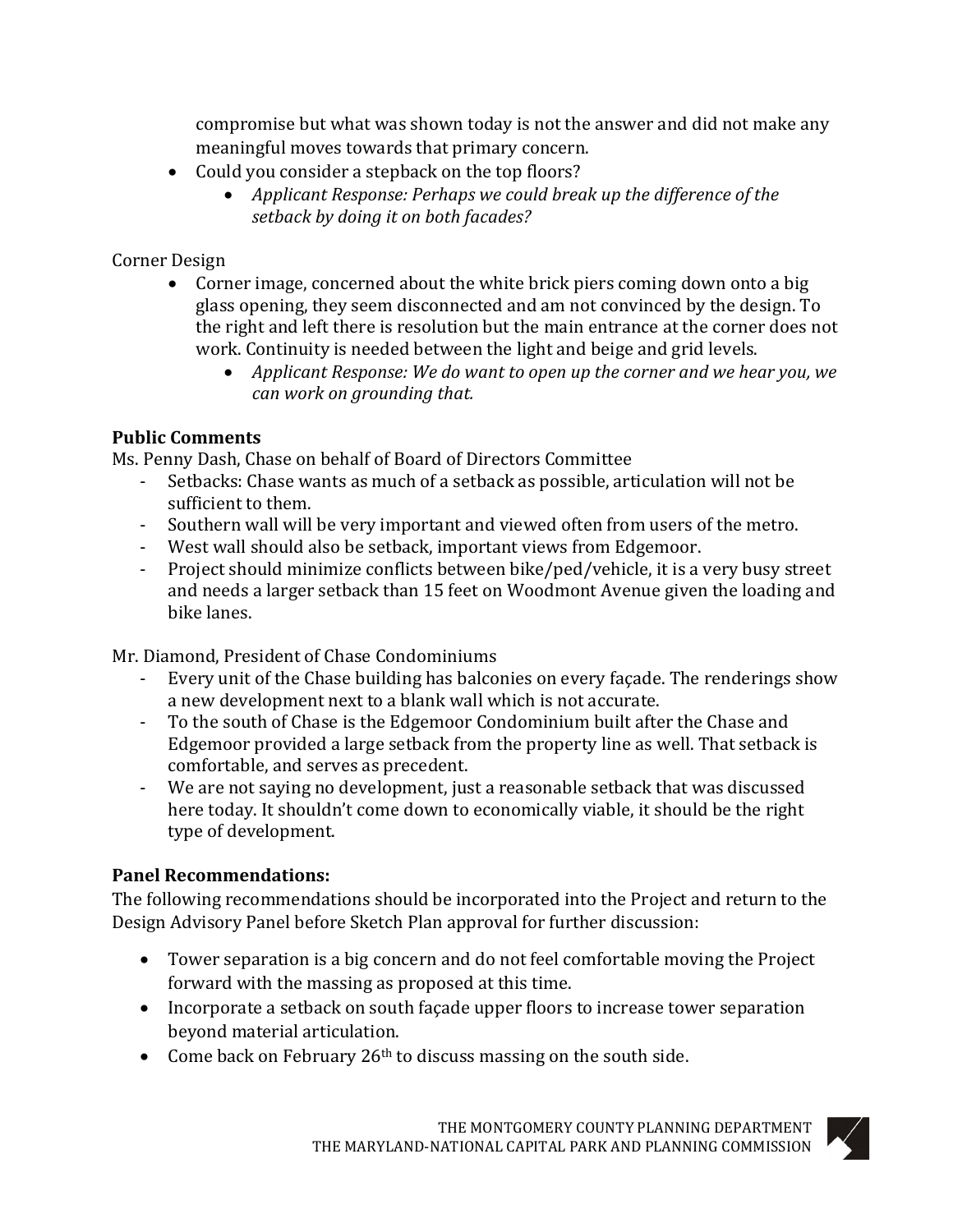# **Bethesda Downtown Design Advisory Panel Meeting Minutes**

**PROJECT: 7000 Wisconsin Ave** Site Plan No. 820200090

**DATE:** January 22, 2020

*The 7000 Wisconsin Ave project was reviewed by the Bethesda Downtown Design Advisory Panel on January 22, 2020. The following meeting notes summarize the Panel's discussion, and recommendations regarding design excellence and the exceptional design public benefits points. The Panel's recommendations should be incorporated into the Staff Report and strongly considered by Staff prior to the certification of the Site Plan. Should you have any additional questions and/or comments please feel free to contact the Design Advisory Panel Liaison.*

#### **Attendance:**

Panel Karl Du Puy George Dove Damon Orobona Rod Henderer Qiaojue Yu Paul Mortensen, Senior Urban Designer in the Director's Office

Staff Robert Kronenberg, Deputy Director Elza Hisel-McCoy, Area 1 Division Chief Stephanie Dickel, Area 1 Regulatory Supervisor Matt Folden, Lead Reviewer Grace Bogdan, Planner Coordinator

Applicant Team Bob Dalrymple, Attorney Matt Gordon, Attorney Dennis Conners, SKI Tim Eden Todd Jacobus

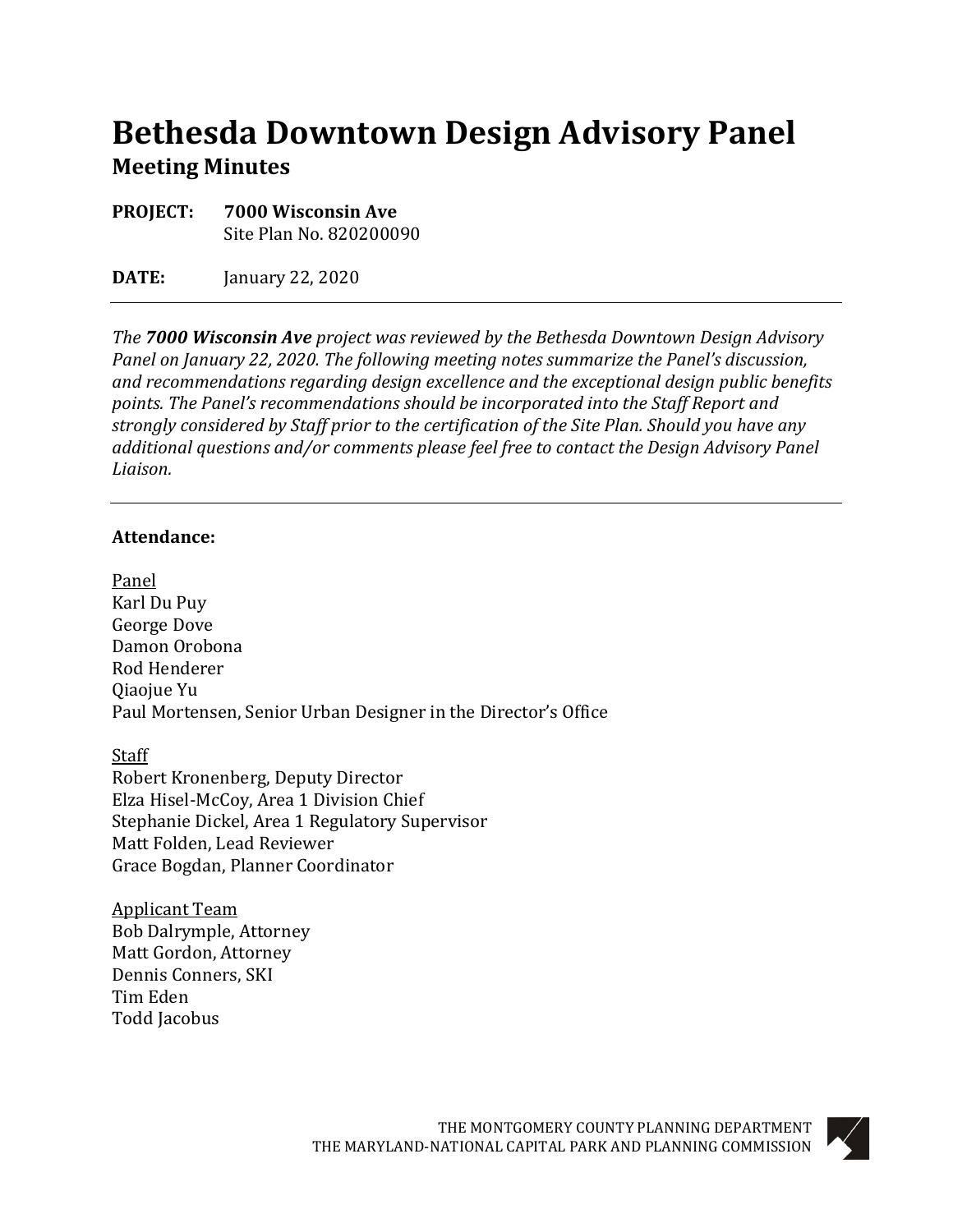### Members of the Public Dedun Ingram

## **Discussion Points:**

General Comments

- This is the best version so far and it seems you incorporated comments well from the last session.
- It seems the penthouse was setback?
	- *Applicant Response: Yes, we updated that since the last DAP comments.*
- The setback on the north side is the better solution than the south side.
- The balconies in this public are very public and prominent, they typically collect a lot of junk and other projects have masked this with panels, but Panel members disagreed about the concern.
- The whole composition with the vertical and horizontal is balanced, but with the through block connection with the bulk over it seems slightly off. Materials work quite well in the through block connection and help reduce the bulk identified by other Panel members.
- What retail will be there? Will they work well with the all glass?
	- *Applicant Response: Would be neighborhood serving retail, and we would provide them with a set of guidelines to work within their space.*
- North elevation- typical existing condition in Bethesda is what the potential future party wall will look like. The light masonry grid that was shown in previous designs has been removed. We would like to have something there, like a visual element/banner/mural/ something that changes over time. Why did you take the frame away? What are your thoughts?
	- *Applicant Response: We felt the base was a 'seat' in the previous design, but as we changed from that base it did not fit right on that façade, we will continue those frame elements on the north, but the south will be maybe a metal panel or similar material. The white represents a masonry material.*
- What is that tension point at the sidewalk? What do the guidelines call for Wisconsin Ave?
	- *Applicant Response: The Design Guidelines did not speak directly to that, but the layby will go away when the adjacent site redevelops over time. In the interim we do not make the existing sidewalk more narrow, but it cannot change right now. We highlight the through block connection through the pavement material.*
- The public realm should remain public and private should remain private, the through block should be continuous so as not to confuse the two. BUP mentioned they do not want nonstandard elements in the public ROW, so Bethesda Streetscape should be the sidewalk in front of through block. This may be a DRC comment during Project review.
- How do residents access alley units?

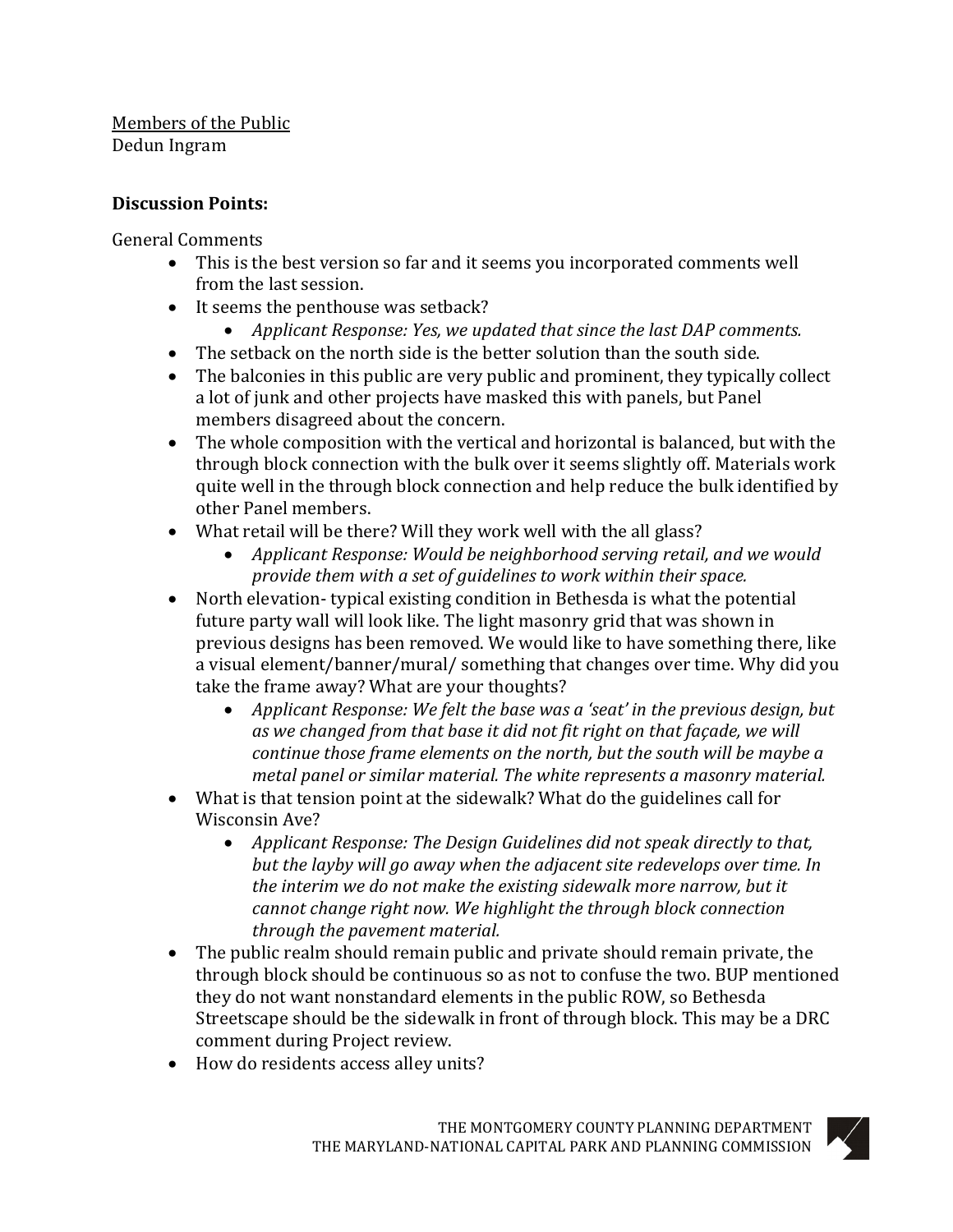• *Applicant Response: Dwelling units fronting the through block connection have two access points, the main from the interior of the building and the secondary access from the through block connection.* 

Public Comment

Dedra Ingram, Chevy Chase resident

- Disappointed there isn't a true tower separation for this building on the south or the north. Our concern has been due to the street location there is not any break in buildings on the west side and so there will be a solid wall. The community assumed with the through-block connections those would create the breakup and view of the sky but with this design it does not. It is an aggressive feeling.

### **Panel Recommendations:**

The following recommendation should be incorporated into the Staff Report.

- 1. The Panel acknowledges this site has been extremely difficult to develop due to site constraints and economic viability and appreciates the Applicant's efforts to address their concerns.
- 2. Public Benefit Points: The Applicant is requesting 20 Exceptional Design points, the Panel votes to support 10 Exceptional Design points, 3 in support (2 members would have supported 15), with the following conditions.
	- a. Demonstrate articulation on north and south façade walls either through grid, mural, or other visual amenity.
	- b. There must be no blank walls in interim condition (before buildings develop alongside).

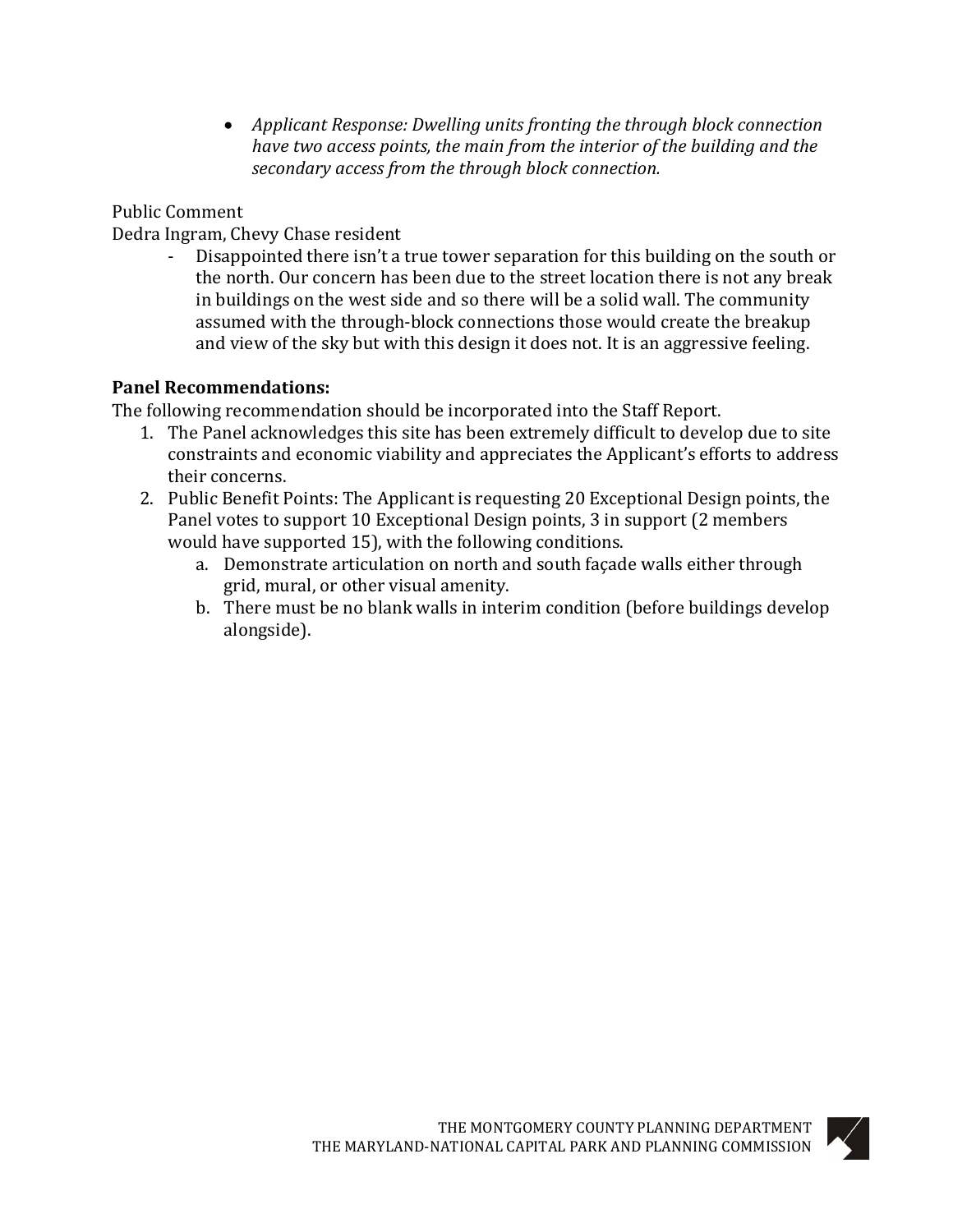# **Bethesda Downtown Design Advisory Panel Meeting Minutes**

**PROJECT: 8015 Old Georgetown Road** Site Plan No. 820200130

**DATE:** January 22, 2020

*The 8015 Old Georgetown Road project was reviewed by the Bethesda Downtown Design Advisory Panel on January 22, 2020. The following meeting notes summarize the Panel's discussion, and recommendations regarding design excellence and the exceptional design public benefits points. The Applicant must revise the design consistent with the comments, for review at Site Plan by Paul Mortensen, Senior Urban Designer. The Panel's recommendations should be incorporated into the Staff Report and strongly considered by Staff prior to the certification of the Site Plan. Should you have any additional questions and/or comments please feel free to contact the Design Advisory Panel Liaison.*

#### **Attendance:**

Panel Karl Du Puy George Dove Damon Orobona Rod Henderer Qiaojue Yu Paul Mortensen, Senior Urban Designer in the Director's Office

Staff Robert Kronenberg, Deputy Director Elza Hisel-McCoy, Area 1 Division Chief Stephanie Dickel, Area 1 Regulatory Supervisor Grace Bogdan, Lead Reviewer Matt Folden, Transportation Planner

Applicant Team Erin Girard, Attorney Dennis Connors, SKI Architects John Graham

Members of the Public Dedun Ingram

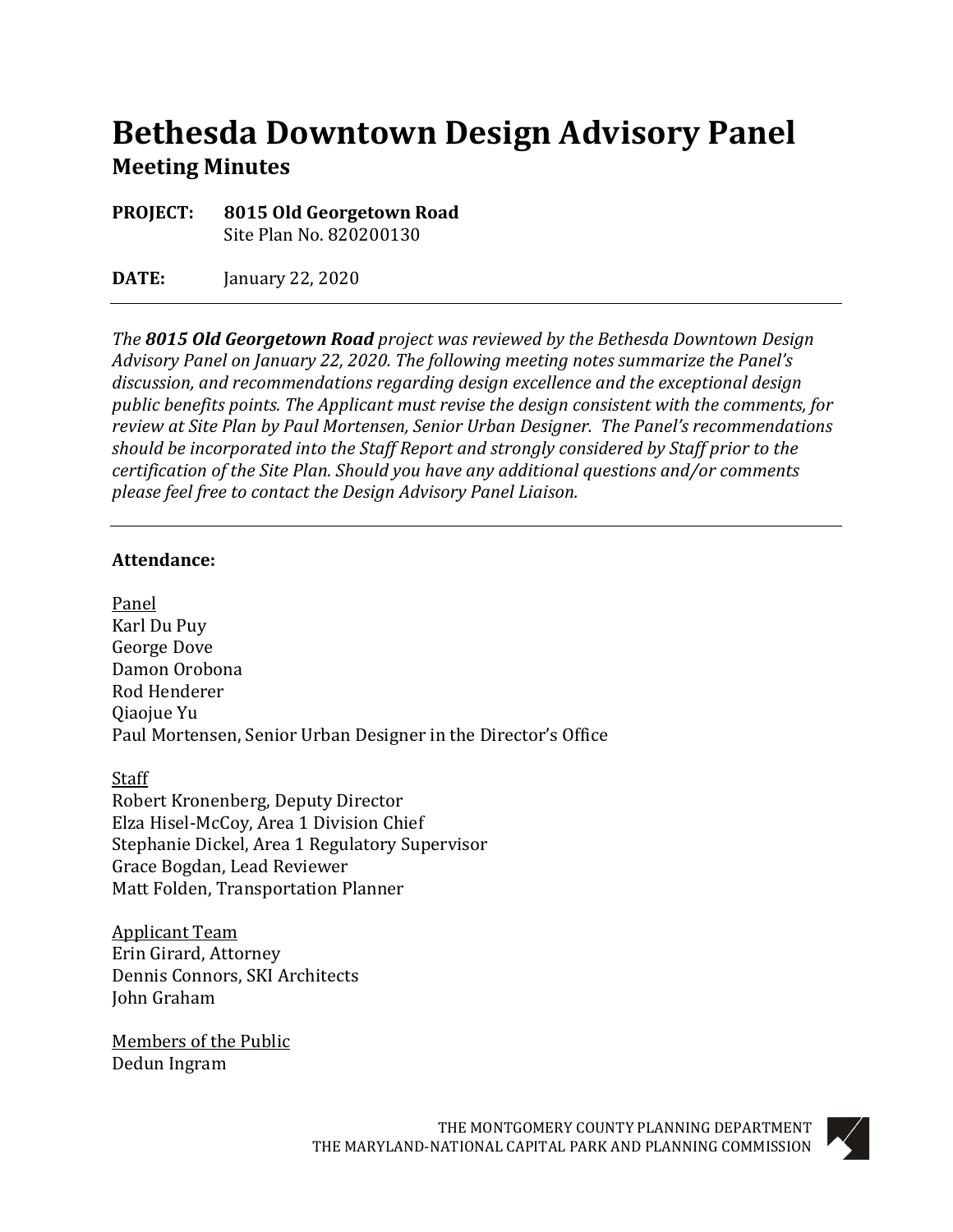### Alexandra Kosmides

### **Discussion Points:**

General Comments

- Do like the Old Georgetown Road frontage, articulation has come a long way, and improvements on the back for stepping down, but the corner at Old Georgetown Road and Glenbrook is peculiar; understand the need for a chamfer but the vertical treatment may work better behind the glass.
- Appreciate the floor plan identifying the MPDUs, and distribution of units.
- The improvement along the back (stepbacks) will improve the relationship with the neighborhood.
- Can you discuss the ground floor entrances with the change in grade?<br>• Annlicant Response: Main entrance at corner of Old Georgetown
	- *Applicant Response: Main entrance at corner of Old Georgetown Road and Glenbrook, additional entrance on Old Georgetown Road mid-block. Entrances off Glenbrook, but no entrances from courtyard area. Ground floor parking garage and bike storage bury into first floor at access road.*
- So to get to the lobby from the through block connection at the NW you'd have to go to the corner? It seems like a labyrinth for residents, why not have two entrances?
	- *Applicant Response: That's right, unless you entered through the parking garage. We intended to centralize amenity space to encourage a sense of community.*
- What is the height and material of the retaining wall?
	- *Applicant Response: About 4.5 feet.*
- What is the dark brown material? No stucco?
	- *Applicant Response: Combination of metals, no stucco. There will be a bit of articulation along Old Georgetown Road frontage.*

Corner Treatment

- The white material does not seem to center so it frames one side and the other is off. Not quite there yet, the blade walls help break down the verticality, but the corner treatment is not there yet functionally and aesthetically.
- Ground floor unit shares the corner at Old Georgetown Road, which is odd. It should all be amenity or all unit, seems odd to celebrate an entrance as shared unit ground floor living. The scale seems off.
- Perhaps there needs to be some relationship between façade around the corner to acknowledge the setback.
- Perhaps the way of solving this is grounding the white as you did on Glenbrook<br>• Applicant Response: That relationship was to connect with the
	- *Applicant Response: That relationship was to connect with the neighborhood, may not achieve the same look on Old Georgetown Road.*

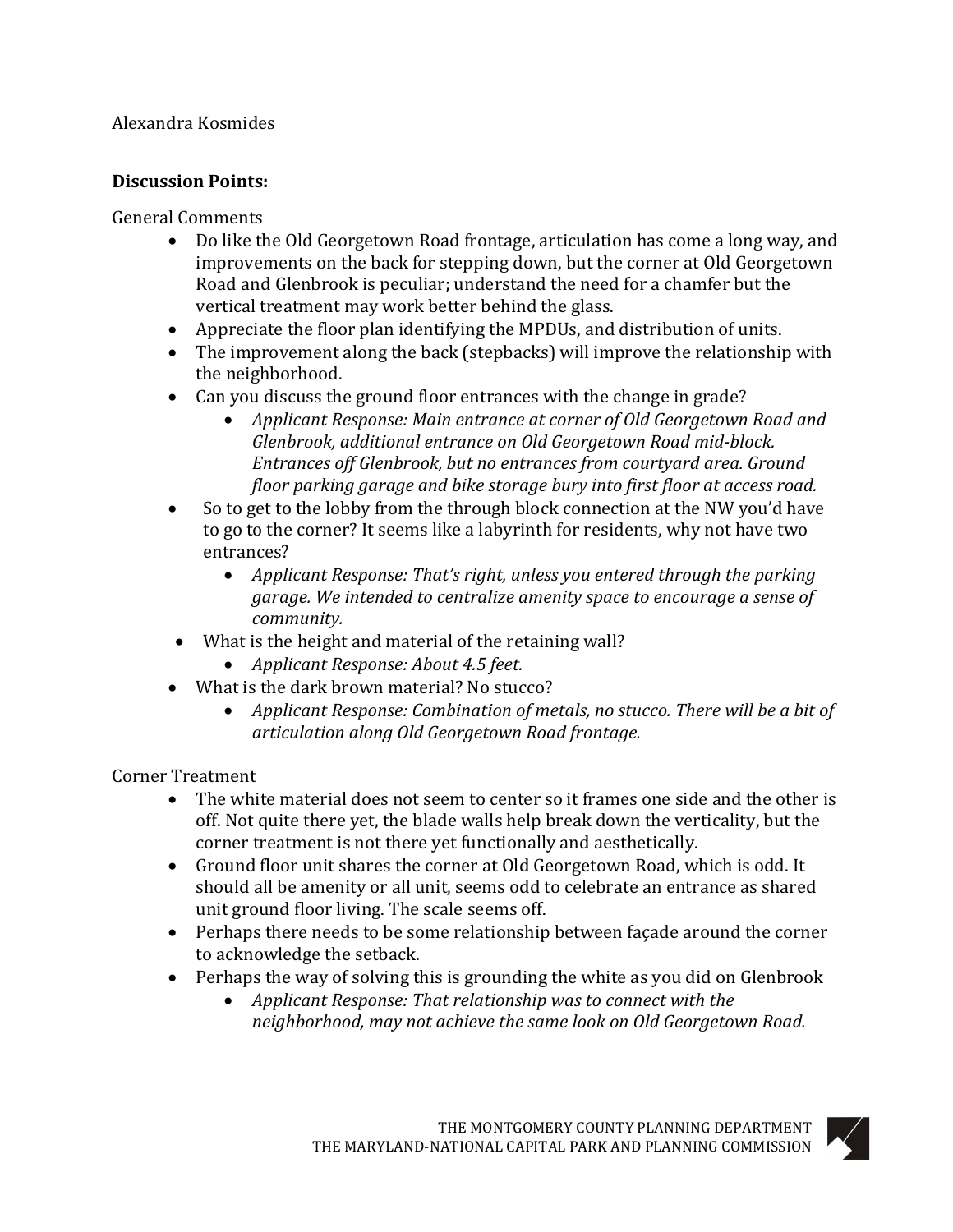Design Guidelines Street Design

- How does this relate to the street type and setbacks? There does seem to be a deep shadow along the street? The paneling of the balconies make it seem like the entire first floor is setback rather than equal or stepping out, its recessed.
	- *Applicant Response: Old Georgetown Road is neighborhood connector, base height 3-5 and stepback of 15-20, neighborhood local 2-4 base height and stepback of 15-20 feet. Rather than stepping back, it projects.*
- How far are you setback from curb?
	- *Applicant Response: 25 feet from curb to base, projections for balconies are 5 feet.*
- So it appears the whole elevation is projecting. It becomes very apparent with the base diagrams that the whole first floor is in shadow, which may be an issue with the Planning Board and it should be addressed why you are doing that or why it is not meeting the Design Guidelines. If it was just balconies it is one thing, but the panels create overhangs which the Planning Board has made clear they will not support. As shown now is problematic.
	- *Applicant Response: The scale of this building is smaller, at 85 feet, the balconies with panels layer the façade and diminish the mass. The reading of base, middle, top is there while not traditional, its distinguished. Exposed balconies along Old Georgetown Road are not going to be aesthetically pleasing.*
- Agree with the layers helping diminish, however the base being recessed is still a problem What is the base height?
	- *Applicant Response: The shadow may be off, 20 feet tall base height.*
- Why 20 feet on the base?
	- *Applicant Response: Since the project is on the fringe, the building will have more of a hospitality feel, so the entrance will be more of an experience rather than just an entrance.*
- Given Applicant's explanation, what they are proposing on Old Georgetown Road is the right design, the two-story amenity space and connections are the right scale, it is highly articulated and meets the alternative materials criteria in the Design Guidelines.
- Articulation in two-dimension drawing is very nice, base and top, the middle creates a strong horizontal, but this base setback needs to be addressed in the Project's Statement of Justification and why it works for this project.
	- *Applicant Response: Understood*
- The range in setback allowed by the DG would mean that it conforms, the elements you are using with the plane changes are very helpful.